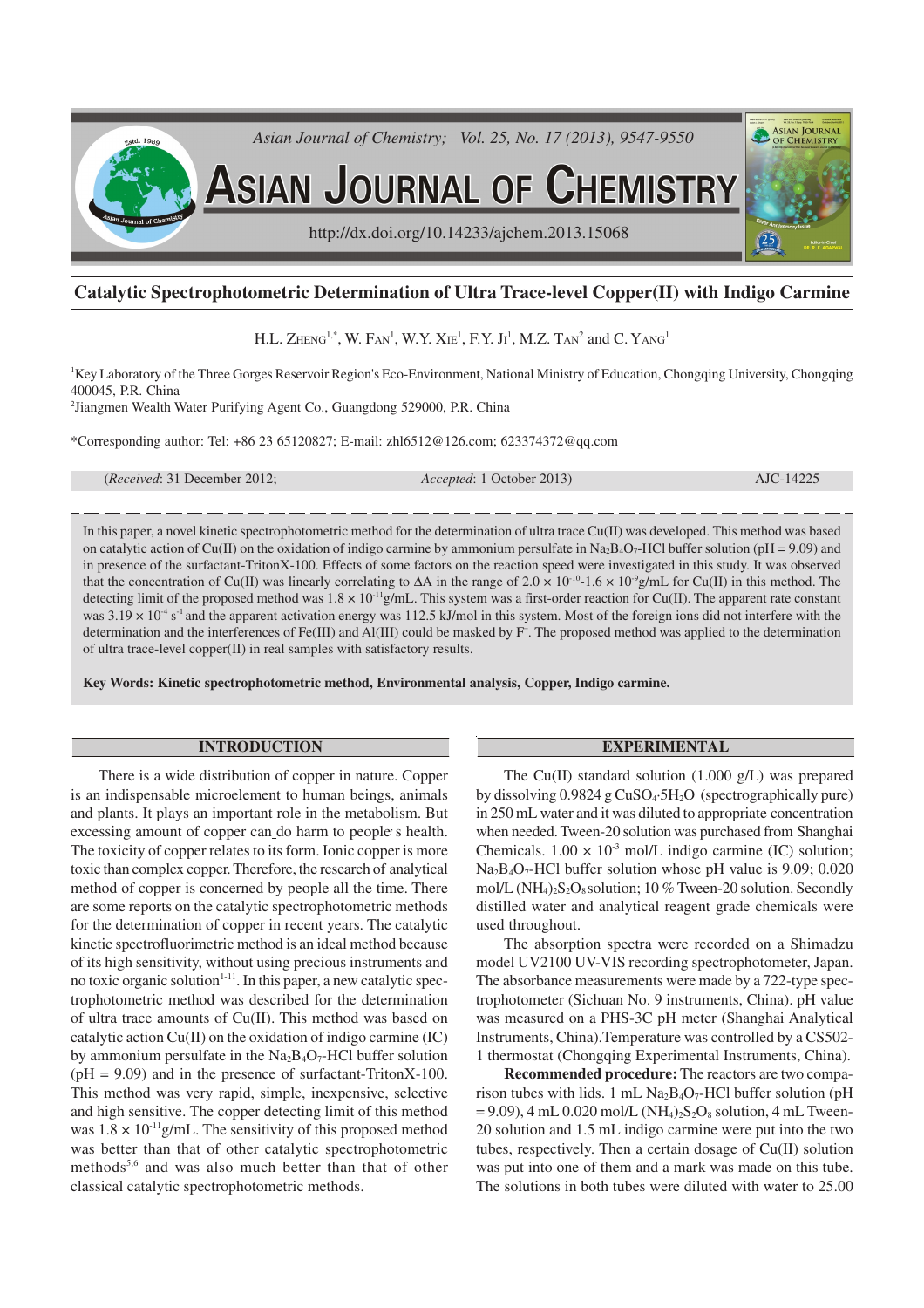mL and were left in  $(35 \pm 0.5)$  °C thermostat for 10 min. Then a portion of the solutions was transferred into a 1 cm glass cell and was measured the absorbance of both reaction mixtures at 608 nm.  $A_0$  is absorbance of solution without copper; A is absorbance of the solution with copper. Then the value of ∆A was calculated as following:  $\Delta A = (A_0 - A)$ .

## **RESULTS AND DISCUSSION**

**Absorption spectra:**A series of solutions were prepared. The absorption spectra of these solutions were measured in the wavelength range of 400-700 nm. The absorption spectra were given in Figs. 1 and 2, from which it can be seen that these absorption spectra reach their maximum at 608 nm both catalyzed and uncatalytic reaction systems and their difference also reaches its maximum at 608 nm. As a result, 608 nm was selected as the measuring wavelength. As shown in Figs. 1 and 2, by adding Tween-20, the ∆A of the reaction system can be promoted obviously at 608 nm.



Fig. 1. Absorption spectra (without surfactant). (1) buffer solution +  $(NH_4)_2S_2O_8$  + indigo caramine. (2) buffer solution +  $(NH_4)_2S_2O_8$  +  $IC + 5.0$  ng  $Cu(II)$ 



Fig. 2. Absorption spectra (with surfactant). (1): buffer solution +  $(NH<sub>4</sub>)<sub>2</sub>S<sub>2</sub>O<sub>8</sub> + *indigo* caramine + Iween-20. (2) buffer solution +$  $(NH_4)_2S_2O_8 + IC + Tween-20 + 5.0$  ng Cu(II)

**Effect of buffer solutions:** The effects of 9 kinds of buffer solutions on ∆A were studied. 9 kinds of buffer solutions were as follows:  $CH_3COOH$ -CH<sub>3</sub>COONa,  $H_3PO_4$ ,  $NH_4Cl$ -NH<sub>3</sub>, hexamethylene tetramine-hydrochloric acid, HCl, potassium acid phthalate, HAc-NH<sub>4</sub>Ac, H<sub>2</sub>SO<sub>4</sub>, Na<sub>2</sub>B<sub>4</sub>O<sub>7</sub>-HCl and  $(Na<sub>2</sub>B<sub>4</sub>O<sub>7</sub>-NaOH)$ . Then the results of research indicated that when  $Na_2B_4O_7$ -HCl and  $(Na_2B_4O_7$ -NaOH) was used as buffer solution, ΔA reached its maximum. A series of Na<sub>2</sub>B<sub>4</sub>O<sub>7</sub>-HCl buffer solutions were prepared when their pH value of buffer solution is in the range of 7.62-9.51.

The effect of pH value of buffer solution (7.62-9.51) on ∆A was studied. The results were given in Fig. 3, which shows that ∆A reaches its maximum when the pH is between 8.91 and 9.24 and  $\Delta A$  has a perfect stability. So Na<sub>2</sub>B<sub>4</sub>O<sub>7</sub>-HCl (pH = 9.09) buffer solution was selected as the optimum experimental condition.



Under the experimental conditions, the effect of the dosage of buffer solution on ∆A was studied. The results of research were given in Fig. 4. It was observed from Fig. 4 that  $\Delta A$  reaches its maximum when the dosage of Na<sub>2</sub>B<sub>4</sub>O<sub>7</sub>-HCl is between 0.75 and 1.25 mL and has a preferable stability. So the 1.0 mL dosage of  $Na<sub>2</sub>B<sub>4</sub>O<sub>7</sub>$ -HCl buffer solution was selected as the optimum experimental condition.



**Effect of oxidants:** The effects of 4 kinds of oxidants on ∆A were studied. 4 kinds of oxidants were as follows: hydrogen peroxide, ammonium persulphate, potassium periodate and potassium bromate. It was found that ∆A reached its maximum when ammonium persulfate was selected as the oxidant.

The optimum dosage of oxidant was chosen through experiments. The results of research were given in Fig. 5. As shown in Fig. 5, when the dosage of oxidant is between 2 and 6 mL, ∆A is very stable and has a quite large value. Therefore, the dosage 4.0 mL of ammonium persulfate was selected as the optimum experimental condition.

**Effect of indicators:** When the other reaction conditions were fixed, the effect of indicators on ∆A was studied. The results of research were given in Fig. 6. It was observed from Fig. 6 that when the dosage of IC is between 1.50 and 2.25 mL, ∆A has a preferable value. So the dosage of 1.5 mL of IC was selected as the optimum experimental condition.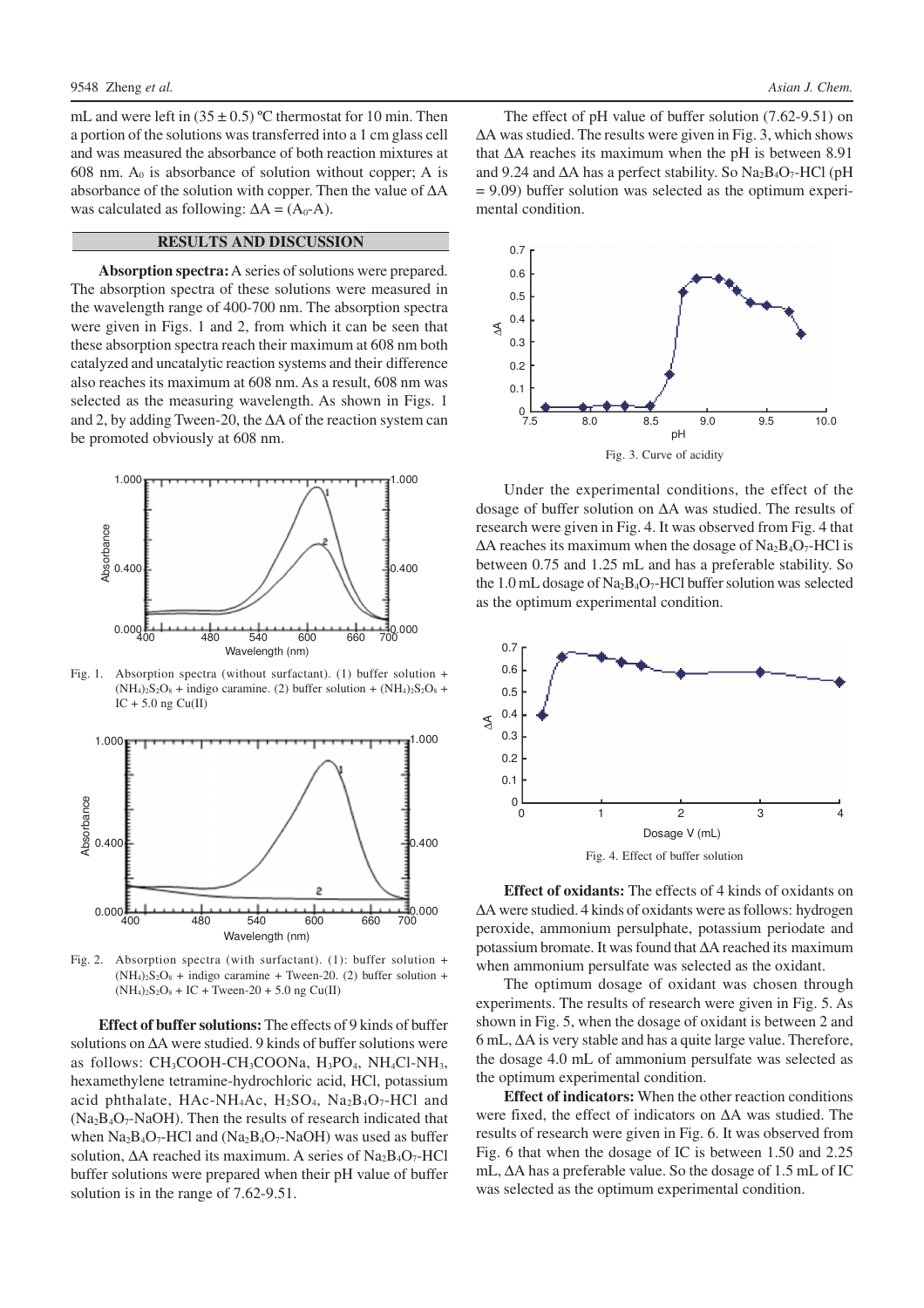

**Effect of surfactants:** When the other reaction conditions were fixed, the effect of 5 kinds of surfactants indicators on ∆A was studied. 5 kinds of surfactants indicators as follows: TritonX-100, CTMAB, 2,2'-dipyridine, OP, Tween-20. When CTMAB was added, the solution became cloudy, so CTMAB could not be used. When Tween-20 was used as the surfactant, ∆A had its biggest value. So Tween-20 was selected as the optimum experimental condition.

The effects of the dosage (1-10 mL) of Tween-20 on ∆A were given in Fig. 7, which shows that when the dosage of Tween-20 is between 4 and 6 mL, ∆A reaches its maximum and has a preferable stability. So the 4 mL dosage of Tween-20 was selected as the optimum experimental condition.



**Effect of temperature and reaction time:** When the other reaction variables were fixed, the effect of temperature on ∆A was studied. The results were given in Fig. 8. Experimental results show that when the temperature is ranging from 21 to 35 ºC, ∆A is linear with the temperature. When the temperature is higher than 35 ºC, ∆A begins to decrease. So 35 ºC was selected as the optimum reaction temperature.

When the other reaction variables were fixed, the effect of reaction time on ∆A was studied. The results were given in Fig. 9. It can be seen from Fig. 9 that ∆A is linear with the time when the reaction time is from 3-9 min, However, when reaction time is longer than 9 min, ∆A begins to decrease. So the 8 min was selected as the optimum reaction time.



**Calibration:** Under the optimum conditions mentioned above, the concentration of Cu(II) was linearly correlating to ∆A in the range of 5 ng/25 mL-40 ng/25 mL for Cu(II). The regression equation was:  $\Delta A = 0.01325 C_{\text{Cu}}^{2+}$  (ng/25 mL) 0.1033. The correlation coefficient of the regression equation was equal to 0.9998. The detection limit of the method was calculated by 3s/b method. The detection limit of Cu(II) was  $1.8 \times 10^{-11}$ g/mL.

Selectivity: When the dosage of Cu(II) was 0.0050 µg/ 25 mL and the error was controlled between  $-5$  and  $+ 5 \%$ , more than 20 substances (cations or anions) were studied for possible interference substances in the determination. The possible interference substances and their permitted amounts as follows: K<sup>+</sup>, Na<sup>+</sup>, NH<sup>4+</sup>, Cl<sup>-</sup> (10.0 mg/25 mL);  $SO_4^2$ , NO<sub>3</sub><sup>-</sup>  $(5.0 \text{ mg}/25 \text{ mL})$ ; Ac<sup>-</sup>  $(2 \text{ mg}/25 \text{ mL})$ ; CO<sub>3</sub><sup>2</sup>  $(1.0 \text{ mg}/25 \text{ mL})$ ; Br– , Ca(II), Ba(II) (0.80 mg/25 mL); W(VI), Si(VI) (0.50 mg/ 25 mL); NO<sup>2</sup>, I<sup>-</sup>, Mo(VI) (0.20 mg/25 mL), As(VI) (0.10 mg/ 25 mL); Pb<sup>2+</sup> (0.060 mg/25 mL); F<sup>-</sup>, Ag<sup>+</sup>, Hg(II) (0.050 mg/25 mL); C<sub>2</sub>O<sub>4</sub><sup>2</sup>, Cr(VI) (0.020 mg/25 mL) Zn(II), PO<sub>4</sub><sup>3</sup> (0.010 mg/25 mL); Mg(II), Mn(II), Cd(II) (0.0020 mg/25 mL); Fe(III) (0.0010 mg/25 mL, 0.025 mg/25 mL\*); Al(III) (0.00050 mg/ 25 mL, 0.0050 mg/25mL\*). (\* indicates the permitting concentration in the presence of 50 µg/25mL F<sup>-</sup>).

**Applied for real samples:** The present procedure was applied to the determination of copper in tap water, underground sewage, water in JiaLing River, flocculant CPF110, flocculant CPF130, milk powder and apple.

Tap water, water in JiaLing river and underground sewage were filtered first and their pH values were controlled in the range of 5-6. A certain amount of flocculant CPF110 and flocculant CPF130 were heated in electric heater first. And when there were no evolution of white fume any more, the samples of mixtures were moved into muffle furnace and the temperature was adjusted in the range of 600-700 ºC. After ashing for 6 h, the samples of mixtures were moved out of